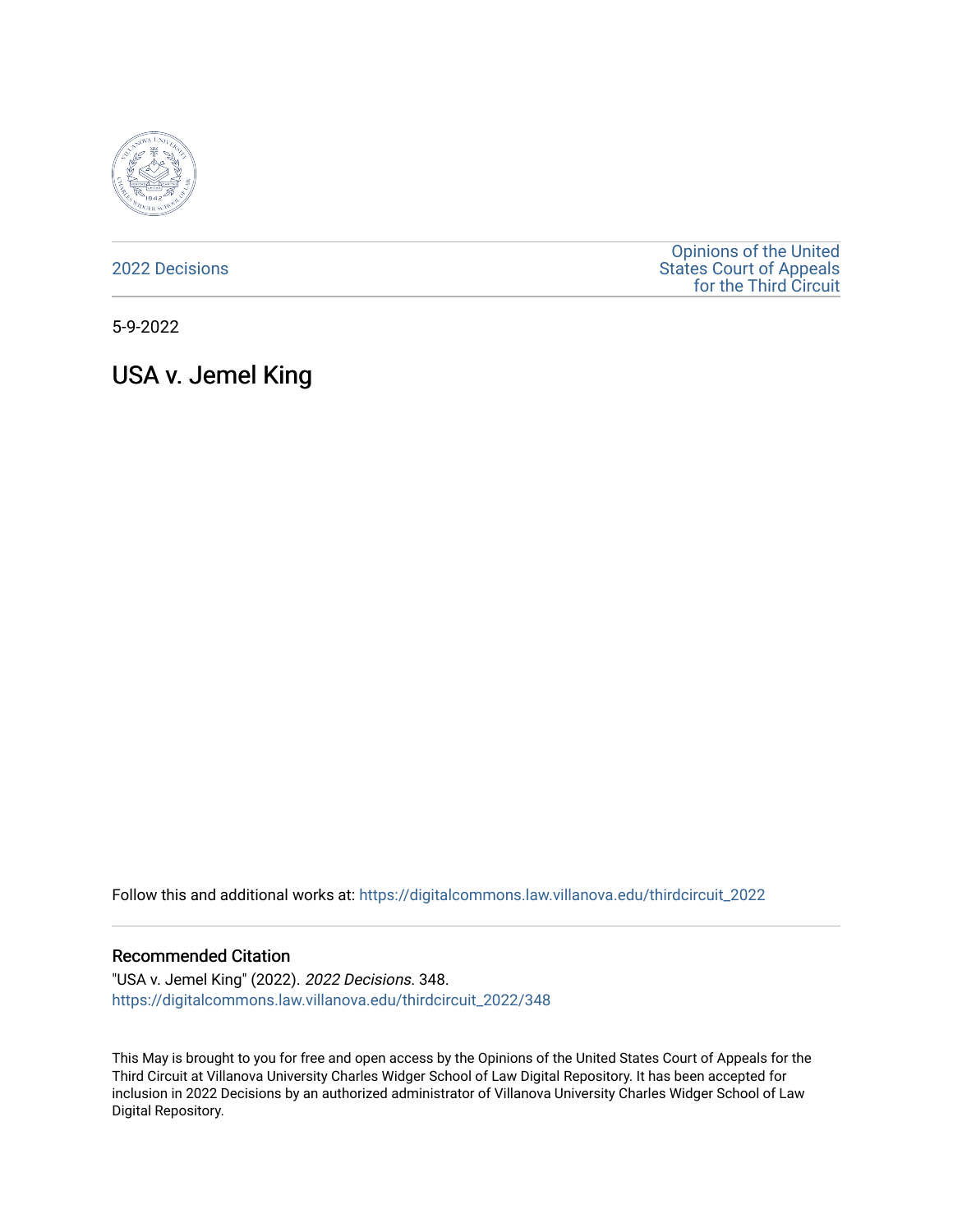## **NOT PRECEDENTIAL**

## UNITED STATES COURT OF APPEALS FOR THE THIRD CIRCUIT

No. 16-3329 \_\_\_\_\_\_\_\_\_\_\_\_\_

\_\_\_\_\_\_\_\_\_\_\_\_\_

### UNITED STATES OF AMERICA,

v.

JEMEL LAQUAN KING, Appellant \_\_\_\_\_\_\_\_\_\_\_\_\_\_\_\_

On Appeal from the United States District Court for the Middle District of Pennsylvania (Case No. 3-15-cr-00088-001) District Judge: Honorable James M. Munley

Submitted Pursuant to Third Circuit L.A.R. 34.1(a) May 5, 2022

\_\_\_\_\_\_\_\_\_\_\_\_\_

\_\_\_\_\_\_\_\_\_\_\_\_\_\_

Before: CHAGARES, Chief Judge, GREENAWAY, JR., and PORTER, Circuit Judges

(Opinion filed: May 9, 2022) \_\_\_\_\_\_\_\_\_\_\_\_

> OPINION\* \_\_\_\_\_\_\_\_\_\_\_\_\_

This disposition is not an opinion of the full Court and, pursuant to I.O.P. 5.7, does not constitute binding precedent.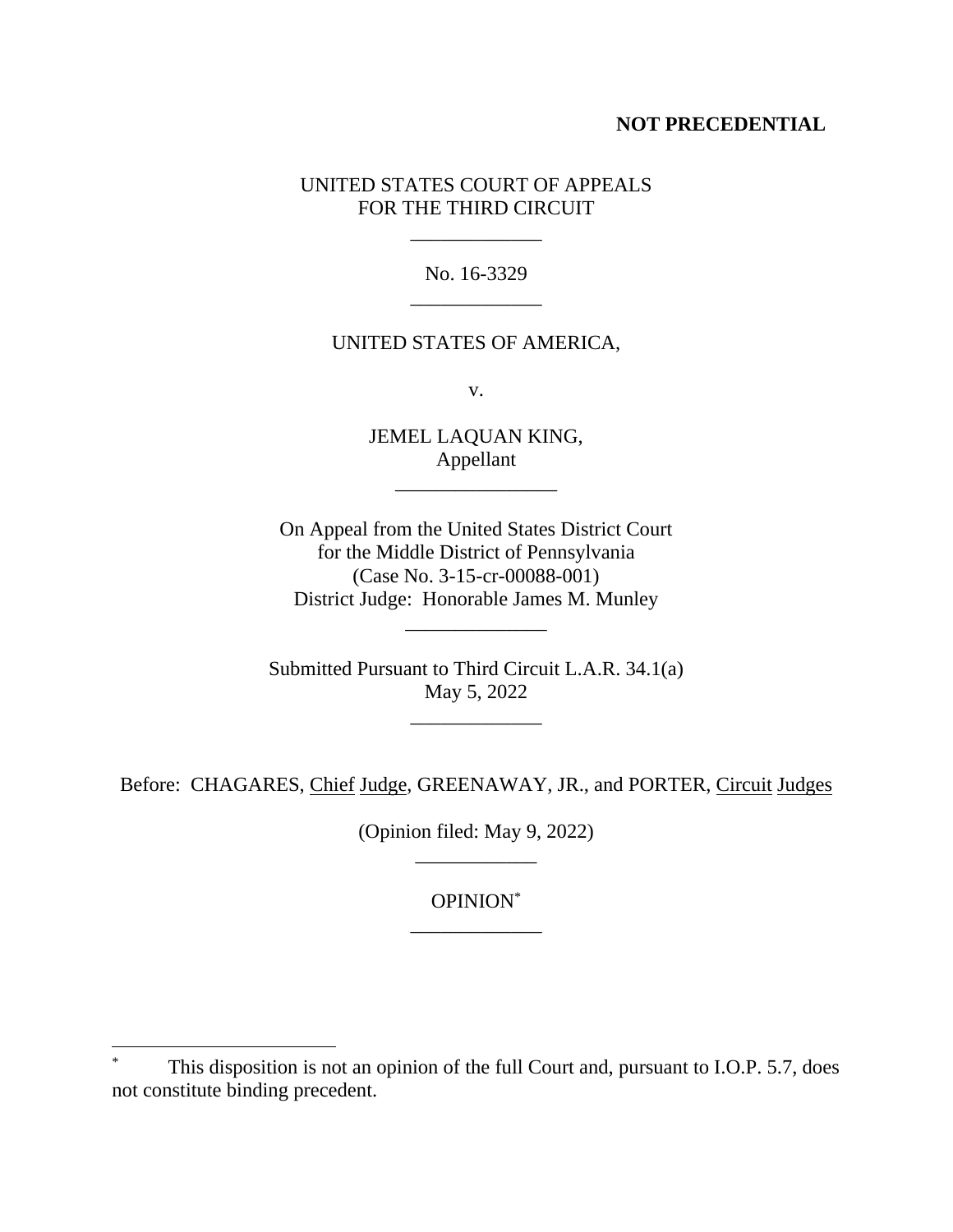### CHAGARES, Chief Judge

Jemel King appeals his criminal conviction, arguing that one count of conviction should be vacated and that the District Court's failure to inquire into his motion to substitute counsel constitutes structural error mandating reversal. For the reasons that follow, we will affirm the judgment of the District Court.

#### I.

We write primarily for the parties and recite only the facts necessary for disposition of this case. In 2015, King was charged with several felonies related to an armed bank robbery. King was appointed counsel by the court. Several months before trial, King wrote a letter to the District Court requesting substitution of counsel. He averred that his appointed counsel was pressuring him to accept a plea agreement, refused to review discovery materials with King, and was "evasive and uncooperative." Appendix 24. The court denied the motion without a hearing on the matter. King was eventually convicted by a jury of conspiracy to commit armed bank robbery (18 U.S.C. § 371), aiding and abetting armed bank robbery (18 U.S.C. §§ 2, 2113(d)), and aiding and abetting the brandishing of a firearm during and in relation to and in furtherance of a crime of violence (18 U.S.C. §§ 2, 924(c)).

King filed a timely notice of appeal. His then-appointed counsel moved to withdraw and filed a brief purporting to be in accordance with Anders v. California, 386 U.S. 738 (1967) after almost two years of briefing extensions and an Order to show cause. A panel of this Court reviewed the briefs and ordered (1) that the Anders brief be

2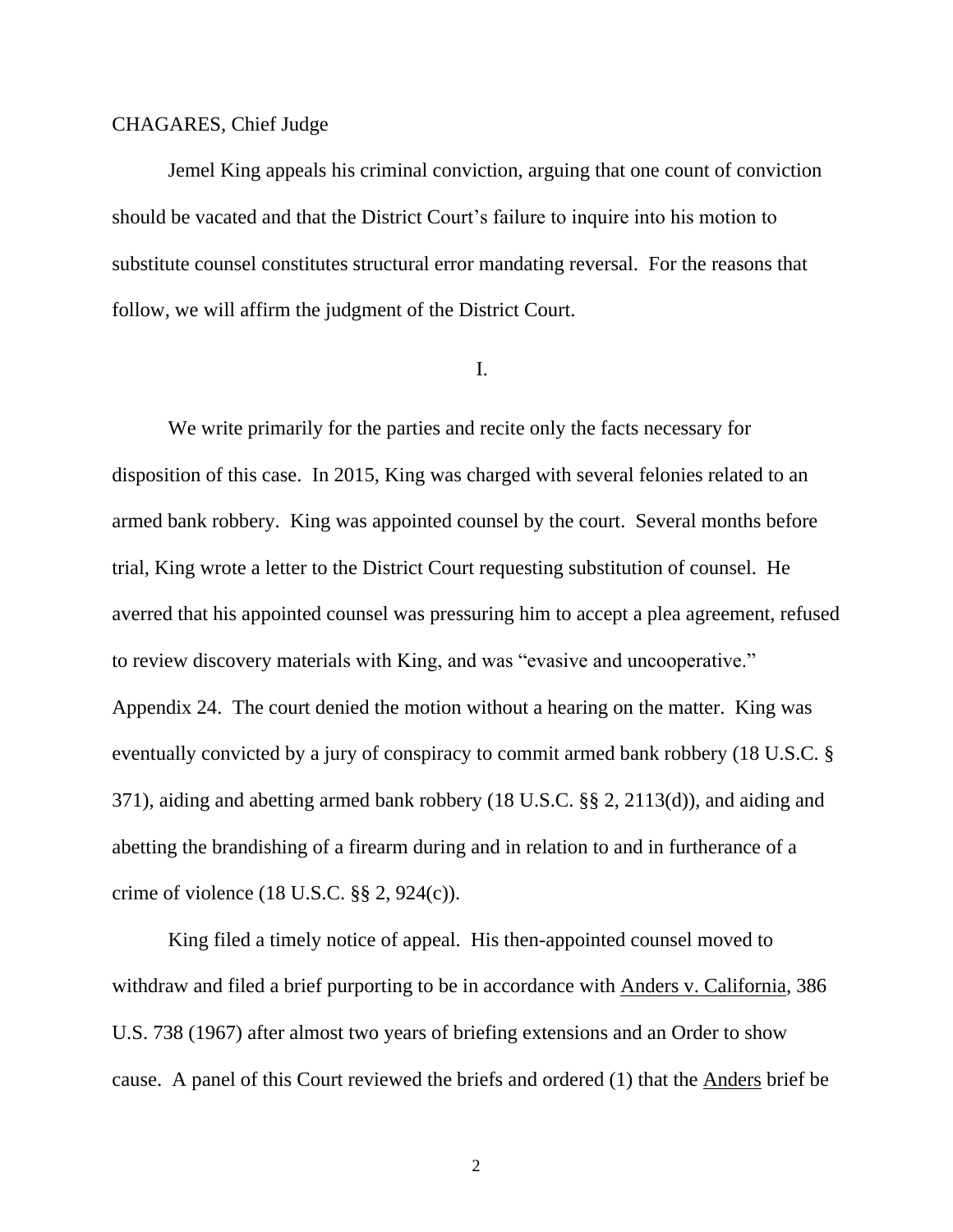stricken, (2) that counsel be removed, and (3) that the clerk of court appoint new counsel. The panel also ordered that the previous counsel not be appointed as carryover counsel in any future appeals, and notified the Criminal Justice Act Committee of the Middle District of Pennsylvania of his conduct during the appeal, which included ignoring court deadlines, failure to file documents, and failure to send documents to King. King was then appointed counsel from the Office of the Federal Public Defender for the District of Delaware.

### $II.$ <sup>1</sup>

#### A.

King first argues that his conviction under 18 U.S.C. § 924(c) should be vacated. He contends that pursuant to recent Supreme Court precedent, he has not been convicted of a "crime of violence," such that his conviction under  $\S 924(c)$ , which criminalizes the brandishing of a firearm in furtherance of a crime of violence, is no longer valid.

A "crime of violence" is defined by the statute as "an offense that is a felony" and that "has as an element the use, attempted use, or threatened use of physical force against the person or property of another."  $\S 924(c)(3)(A)$ . We employ the categorical approach to analyze whether a conviction qualifies as a crime of violence under this clause. See United States v. Davis, 139 S. Ct. 2319, 2328 (2019). Accordingly, we examine the least culpable conduct punishable under the statute to determine whether it meets the definition

<sup>&</sup>lt;sup>1</sup> The District Court had jurisdiction under 18 U.S.C. § 3231. We exercise appellate jurisdiction pursuant to 28 U.S.C. § 1291.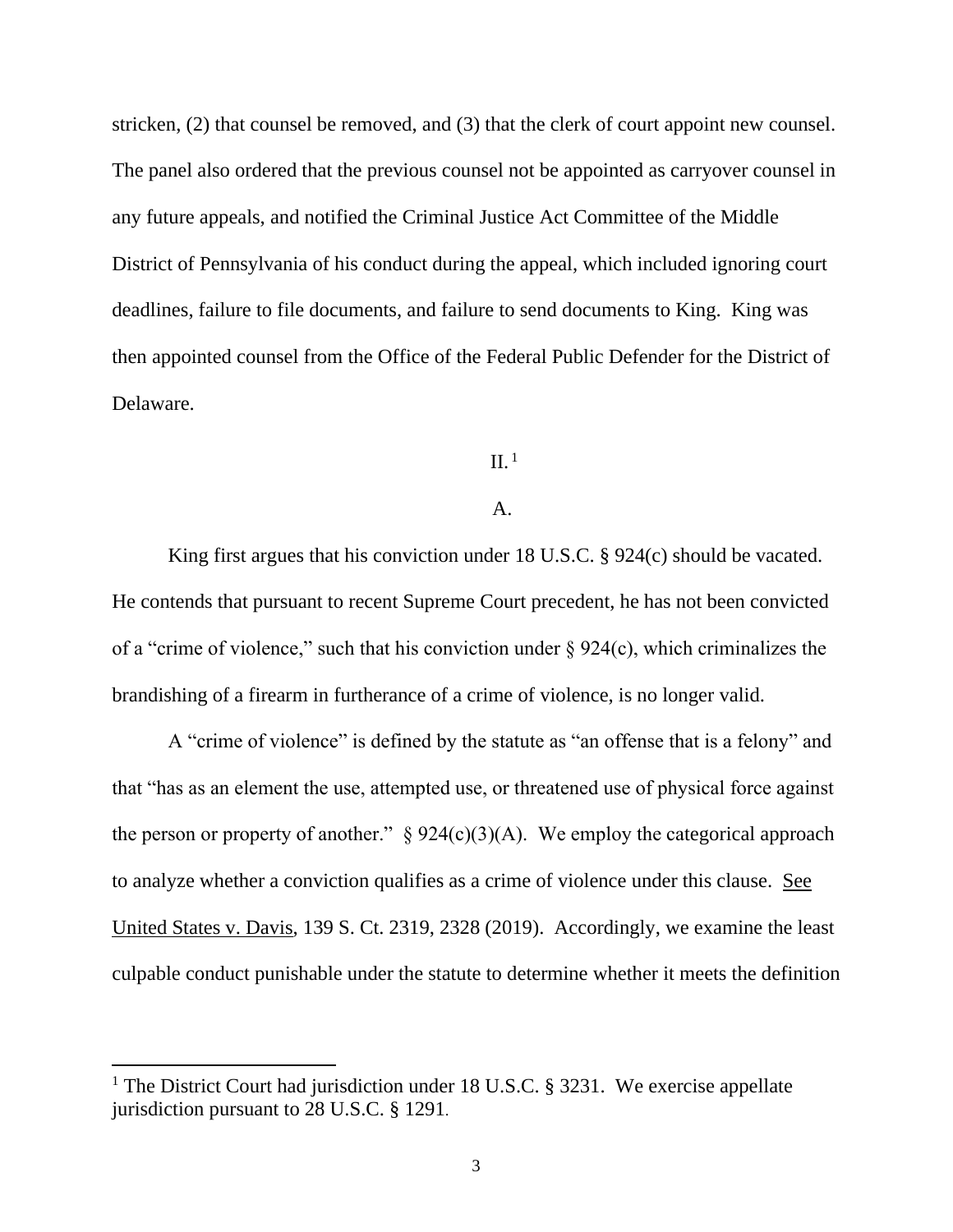of a crime of violence. See United States v. Wilson, 880 F.3d 80, 84 (3d Cir. 2018). The predicate statute at issue here is 18 U.S.C. § 2113(d), which in turn references § 2113(a). The least culpable conduct under section 2113(a) is "unarmed bank robbery by intimidation." Id. at 84. We held in Wilson that unarmed bank robbery by intimidation is categorically a crime of violence. Id. at 88.

King argues that we must reexamine our holding in Wilson in light of the Supreme Court's decision in Borden v. United States, which held that statutes with a mens rea of recklessness cannot qualify as crimes of violence. 141 S. Ct. 1817, 1825 (2021). The Borden decision does not change the nature of King's predicate conviction, however. The Supreme Court has determined that § 2113(a) requires a mens rea of knowledge. See Carter v. United States, 530 U.S. 255, 268 (2000). And King's argument that  $\S 2113(a)$ could criminalize someone knowingly engaging in intimidation but without knowledge that the intimidation would lead to a bank robbery has already been rejected by this Court. See Wilson, 880 F.3d at 87–88. Because the statute requires knowledge as to both of its elements, Borden does not change the outcome. We therefore conclude that King's predicate conviction constituted a crime of violence and we will affirm his conviction under 18 U.S.C. § 924(c).

#### B.

King also argues that the District Court erred by denying his motion to substitute counsel without further inquiry into whether there was good cause for such a motion. The Government concedes that the court abused its discretion by failing to inquire into the basis of the motion. We are bound by this Court's decision in United States v. Senke,

4